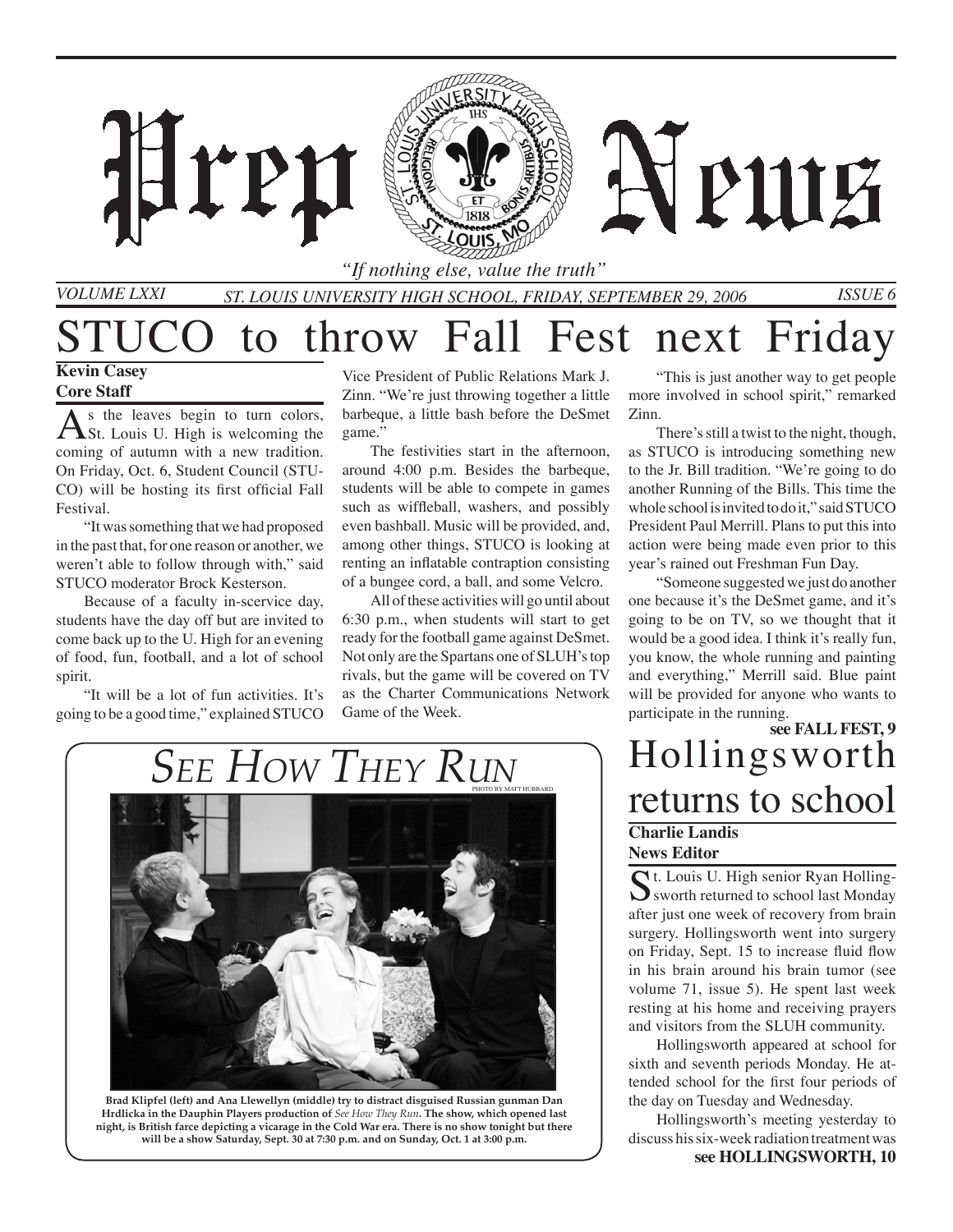

#### **Jerry Lakin Core Staff**

The school saw the first direct result of<br>a new policy requiring teachers to post grades on K12planet.com when freshmen and sophomores were not given progress reports to take home.

K12 Planet is a website on which teachers can communicate with students and post class grades. Last year teachers started to use the website and each student was given a password and username, but the teachers weren't required to use it. This year teachers are required to post overall class grades every two weeks.

Many students have found access to their grades on K12 Planet to be helpful.

"I like to be able to check out my grades whenever I want," said senior Mike Kirner. "It makes the effect of your work seem more direct"

Senior Tom O'Keefe added, "It's pretty helpful around exam times to calculate the grade you have and what kind of grade you need."

SLUH adjusts to online grades Other students were less impressed with the website.

> "It only let me log on once then it changed my password," said senior Jake Reft. "I've really just been too lazy to figure out how to get on."

> Many students echoed Reft's sentiments, saying their basic attitude towards K12 has been apathetic.

> Sophomore Joe Barry said, "The one time I (logged on) it was all messed up ... I haven't really experienced K12 Planet yet."

> Students who haven't gotten on K12 because they lost their passwords or usernames can visit Kim Gohl at the switchboard for that information.

> The teachers have had to change the most to accommodate K12, but for the most part their opinions have been positive.

> English and film teacher Mark Cummings said, "It's nice to have a source for (students) to check up and see what their grades are."

**see K12, 10** Tom Becvar, Assistant Principal of Ad-

## Freshmen frolic on moist Fun Day

#### **Tom O'Keefe Reporter**

The class of 2010 took another step<br>toward class unity last Friday during Freshman Fun Day. For the first time ever, the freshman class liturgy fell on the same day as Fun Day, an idea that Senior Ad-

visor Coordinator and F r e s h m e n Moderator Tim Curdt decided to try. The coordination of Mass and Fun Day will continue in the future.



**Freshman Andrew Danter shoots during bashball last Friday.**

The day began with the first freshman class liturgy during Activity Period. "I think that because their first Mass was on Freshman Fun Day, it really helped to bind them together as a class," Curdt explained. The homily, by Jeff Harrison, S.J., prepared the

freshmen for the general theme of the day: the journey of the students as a class.

Freshman Michael Dienstbach, who played guitar for the choir during the Mass, recalled Harrison's imagery of the chapel being the first place that their class would come together, and would someday be the last place

After school, the freshman competitions began, including a homeroom bashball tournament, pool tournament, and finally

they congregate as a class. Harrison also pointed out the senior class banner, challenging the freshmen to consider what theirs w o u l d someday read, and to begin working on their impression on the school.

## **News** September 29, 2006 School remedies lack of lockers

#### **Mark Waterman Reporter**

Fifty new lockers arrived at St. Louis U. High last week to accommodate the sophomores and seniors who had gone the first month of school without a locker of their own. Sophomores had been using unoccupied lockers at the south end of the junior hallway, while seniors were forced to find space wherever they could.

Twenty-eight of the lockers were placed at the south end of the sophomore hallway, with the other 22 placed in the alcove at the same end of the senior hallway. The lockers were scheduled to arrive on Aug. 28 around the first week of school.

Said senior Kevin Stephenson, "(It) doesn't make sense. I don't know where they're shipped from, to be a month late."

Director of Maintenance Raymond Manker explained, "Nobody let me know (about the shortage) until the summer, which is the worst time to order them."

The lockers were ordered from Centar Industries, Inc., which, when contacted about the issue earlier in the year explained that the company was simply backlogged. Manker made clear that the lockers' late arrival was nobody's fault and there was nothing the school could do except wait.

The lockers' arrival came as a relief to the displaced students, who are glad to have their own lockers. Sophomore Joe Zanaboni commented, "I do like how the lockers are bigger, and I'm glad to be back in the sophomore hallway."

#### **Senior Project 2007 Calendar**

Oct. 6: Visit Sites Oct. 16-20 (Exam Week): Visit Sites Oct. 23: DEADLINE for proposals NOT in book Nov. 1: Visit Sites Nov. 2: Visit Sites Nov. 8: Visit Sites Nov. 10: DEADLINE for proposals IN book \*See pp. 4-8 in project handbook for more help

**see FROSH, 9**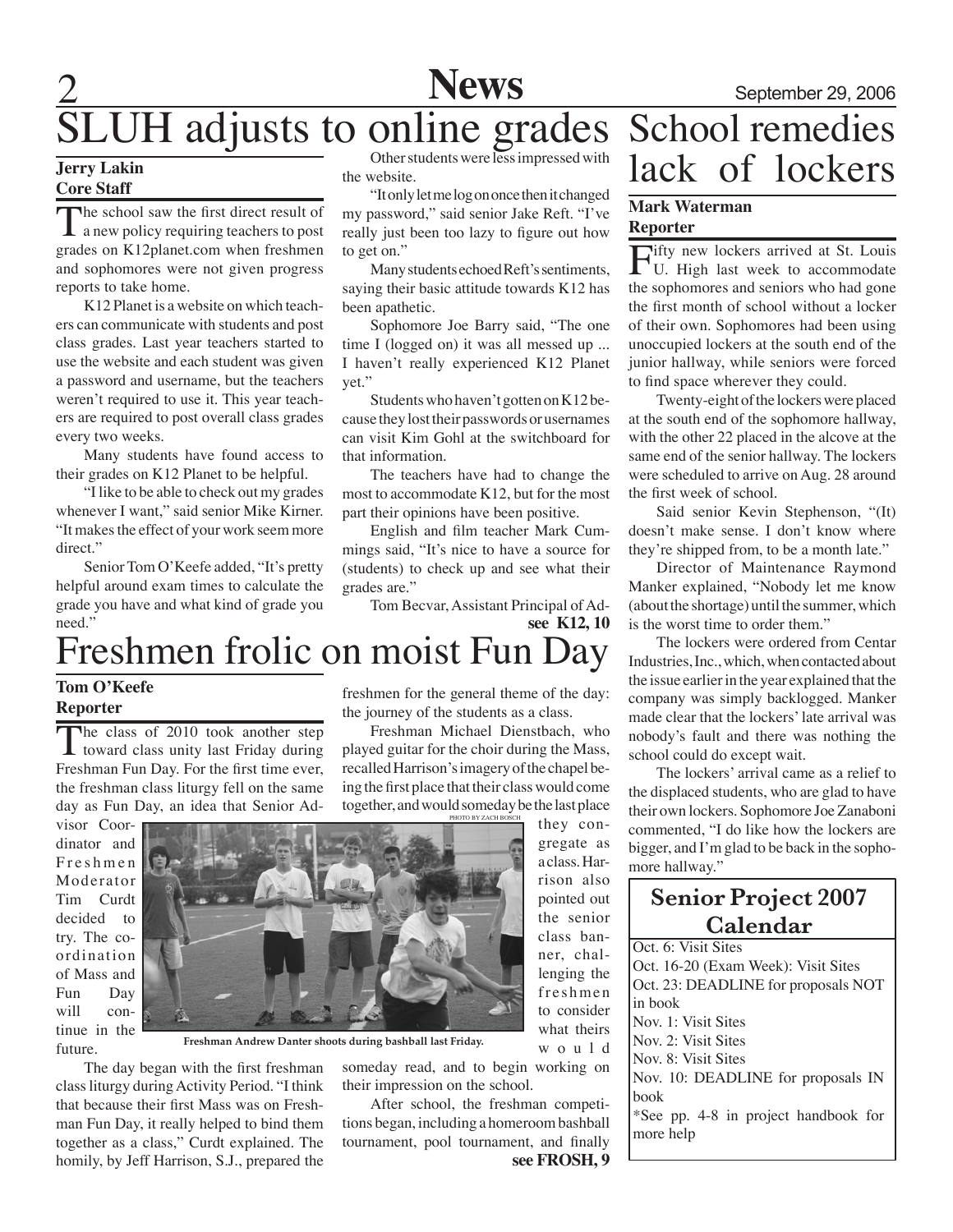## LETTER TO THE EDITORS<br>decries senior parking Hoelting decries senior parking injustice

To the Editors:

Injustice! Year after year, decade after decade, class after class, we all have had one thing to look forward to in our senior year: Senior

Parking. For three long years I have been yearning, burning, longing for those coveted parking spots closest to the school. Alas, our old parking lot has been turned to mud, and we are trying to adjust to our new home away from school, our paved paradise.

Rolling into school on the first day, excited for an incredible spot, seniors were directed to the area closest to the school, and the underlings were banished to spots less desired.

Since then, all order has broken down. There is *anarchy* in the parking lot! Ruffian underclassmen take any parking spot they please, and the rest of us are left out to dry. If I come to school at 7:40, and sometimes even 7:35, I no longer expect a good spot

in the parking lot. Yes, it's true. I, a senior, must walk further than some underclassmen to get to school.

Where's the authority? Where's the tradition? Where's the

respect? I am not asking a lot of the powers that be. All I want is for someone to draw the line. Not just any line, *the* line. It doesn't have to be perfectly straight, or parallel to the parking spaces, or

DIAGRAM FROM BRIAN HC<br>DIAGRAM EDITED BY MATT HU

even a solid line, it just has to point out that underclassmen are not allowed to cross it.

The way I figure it, the line should go in the middle of the fifth row of cars (see Figure P). This way, the senior lot will include rows 1-4, half of row 5, and the parking along the baseball fields. In total, all of these spots come to a grand total of 239 spots (I'm fairly sure my figures are correct). I am unsure of how many senior drivers there are, but I assume it is near or around that number.

I do not advise this setup until the parking situation is discussed and number of senior drivers is considered, and then a proper line should be discussed and drawn. Again, I'm not sure if my exact figures are correct, but

something must be done. We've waited three years. It's our turn.

Brian Hoelting, '07

## **COMMENTARY** Everson questions retreat sign up methods

#### **Dan Everson Core Staff**

I woke up Monday anticipating junior retreat sign-ups. I knew the process was first-come, first-served—far from any guarantee that I would be on any one retreat—but I figured that, going from M201 to the Pastoral Office, I would at least be in line early enough to get on Kairos Retreat—an experience I've been hoping to go on as a junior probably since sophomore retreat last year.

My assumption proved way off. When I arrived at the Pastoral Office, no more than a minute and a half after Activity Period announcements concluded, the place was packed. The line for sign-ups backed up well into the Student Commons. Not surprisingly, Kairos was the first retreat to fill up, and I was left to put my name on the waiting list, should enough students decide not to go.

The first-come, first-served system is inherently unfair because of the race to the Pastoral Office. Students with free periods before Activity Period can sit first in line all second period if they'd like. Those who have class in, say, freshman hallway have an easy advantage in getting the retreat they want. But what about those on the third floor of the science wing? Taking a class in the art wing? Those in band, choir, theater, or dance? So many students are at a disadvantage solely because of how their schedule was worked out by a computer program. Furthermore, some students leave class before announcements—which is certainly no awful sin but is not exactly condoned—to get to sign-ups earlier. What about students who sit through announcements as they should? What if a student is finishing a difficult test and is thus late to the sign-ups? There are some teachers who won't let students leave before announcements are over. These situations result in only more disadvantages.

But is there a better process? Can the system possibly be more fair?

The first idea I considered was that juniors should apply to go on Kairos to ensure that those who made the junior retreat would deserve to be there. But after some reflection and discussion of the idea, it is clear to me that applications are not the right way to go. Above all, a retreat is an encounter with God. Were there an application process in place for junior Kairos (or any retreat), some students would have to be rejected. We have all heard of God's unchanging love for everyone, no exceptions. Everyone deserves the opportunity to encounter God on a retreat. To tell a student he had been rejected—essentially telling him he is unworthy of such an encounter with God—would contradict this idea. Thus, applications would not be as just an idea as I originally thought.

**see EVERSON, 11** A lottery was the next option I considered. A lottery, by giving any student who wanted to go on Kairos an equal opportunity at

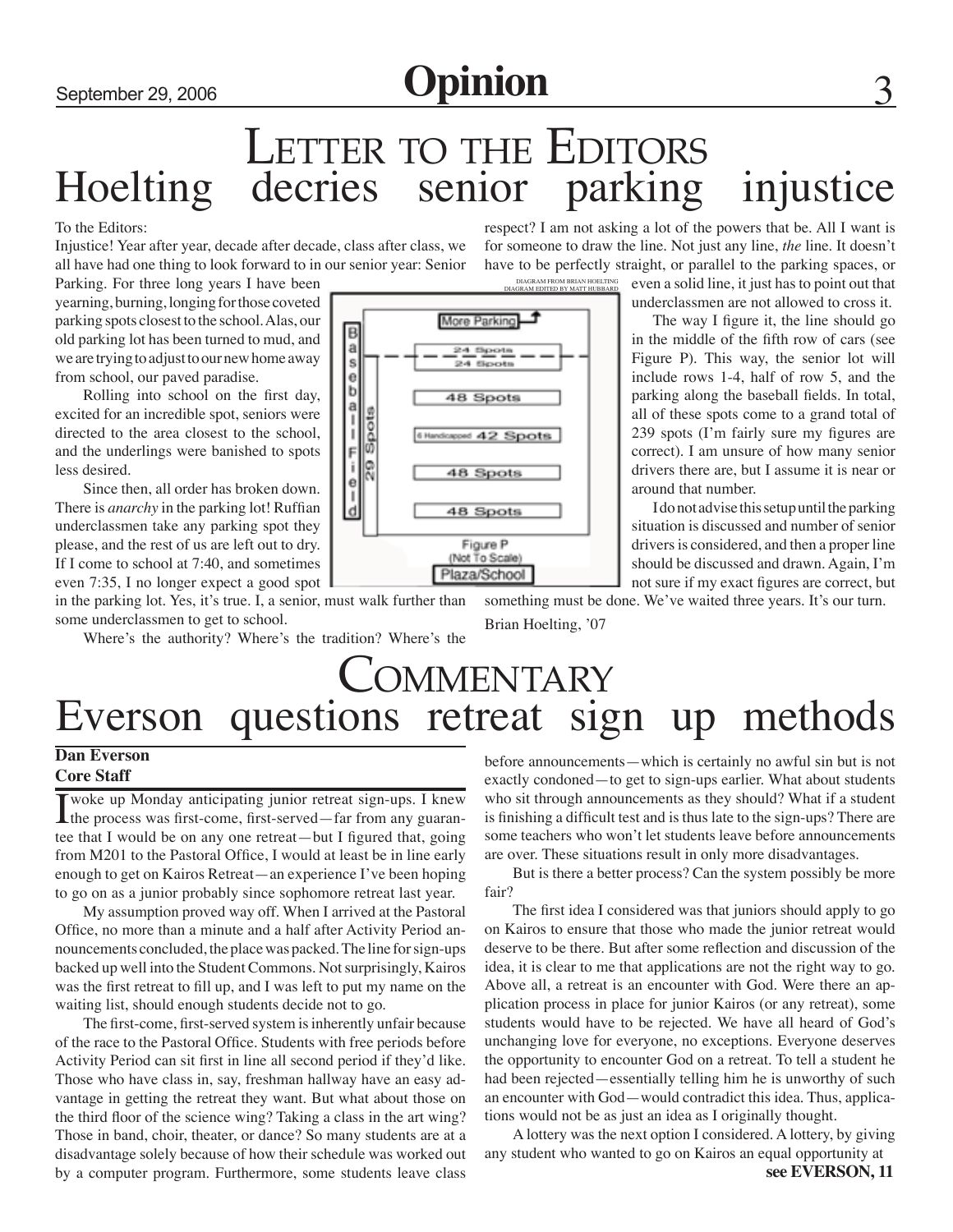## Table tennis club gives lessons, sponsors tourney

#### **Pete Mackowiak Core Staff**

 $\sum$  *T* hat is that persistent pinging sound coming from the pool hall? It's the St. Louis U. High table tennis club, already volleying into its sophomore year.

Seniors Christian Ronzio, Ryan Pliske, and Dan Portnoy created the club alongside moderator Greg Bantle at the beginning of last school year. "Sophomore year we played (table tennis) all year. It was really fun, and we decided we needed a club," explained Ronzio.

The table tennis club gathers in the tilefloored area of the rec room after school. "We'll keep the room open past 4 o'clock usually about three times a week, and we'll stay until around five," said Bantle.

Players convene every day downstairs. "It's really open—people go down whenever they want to and leave whenever they want to. Last year, we had about 20 (students) who came down regularly, and 20 who were intermittent," Ronzio noted.

Bantle emphasizes that new members are always welcome. "If you like table tennis, you'll learn a lot in a hurry," said Bantle. "It's one of those sports where the equipment has really changed the game, just like golf. We like to let (new members) practice with the good paddles to give them a feel for how the

good equipment works, and how it affects your form."

The table tennis club offers a hands-on way to learn the game. "Beginners have the opportunity to watch play go on for two or three weeks at the start of the school year. Once the kids get to see the good players play, they'll want to sign up for lessons," said Bantle.

The club holds a meeting early every year in which students have the opportunity to sign up for lessons. "What we did last year was set up a point where (students) could sign up for a time, maybe 3 or 3:30, and do a half hour session," Bantel continued. "Any kid can take a lesson and learn a forehand and a backhand."

Last year, about 30 students received table tennis lessons from Bantle, Ronzio, Pliske, and Portnoy.

"The lessons were very helpful in improving my game. (They) gave me proper mechanics, like how to grip the paddle and put topspin on the ball," said sophomore Neil Backer.

 Those lessons undoubtedly pay off in the Super Bowl of table tennis: a jumbo tournament held in the SLUH gymnasium over Christmas break. A fleet of tables rolls into the gym after the morning's basketball practices are over, and then the competition

begins.

"We'll get in the gym for seven or eight hours and compete," said Bantle. "There will be different tournaments for different levels of play—we'll have a newcomer flight, a medium-level flight, and an advanced level flight."

Last year, winners of the tournaments received prizes, and players took a break to barbeque outside in the cold winter air. "It was awesome because I won," raved sophomore Nick Maglasang, winner of the freshman tournament last year.

"Last year the tournament went pretty well, and we had a good crowd. (This year) we have the most sign-ups we've ever had, so as long as we spread the word around it should go really well," said Ronzio.

Bantle shared his plans for tournaments to come. "I had the chance to watch a tournament at the MAC (Missouri Athletic Club) a couple weeks ago to see how a big tournament works, and it's really neat." Bantle also surmised, "Our tables are three years old, and starting to get beat up. We'd like to get some blue tables to possibly keep in reserve for tournaments."

And yet the question remains: Is it table tennis or ping-pong? Discover the difference for yourself tomorrow after school in the rec room, no sign ups needed.

## **Subscribe!**

To receive a complimentary copy of St. Louis's only weekly high school newspaper via e-mail each Friday, send us an e-mail at prepnews@sluh. org with "SUBSCRIPTION" in all caps in the subject bar.

#### Get to know your PN editor

While you may confuse this editor with English teacher Tom Broekelmann, his suede shirt, corduroys, and cashmere sweater make him look like a stunt double for Mr. Rogers. This Hobbit-footed editor's favorite book is *A People and a Nation* (Sixth Edition). Is he In or Out? No matter. He is News Editor Charlie Landis.

# Jr. BILLIKENS AT BUSCH

**The SLUH chorus, led by Dr. Joseph P. Koestner, sang "God Bless America" on the field before the game. Fans were treated to home runs from Jim Edmonds and Ronnie Belliard, who hit two. Unfortunately, the melodious voices of SLUH chorus couldn't inspire the Cardinals to a win. Even rally caps, worn in the ninth inning by seniors Matt Hubbard and Will Horner, couldn't motivate the Cards to make a comeback.**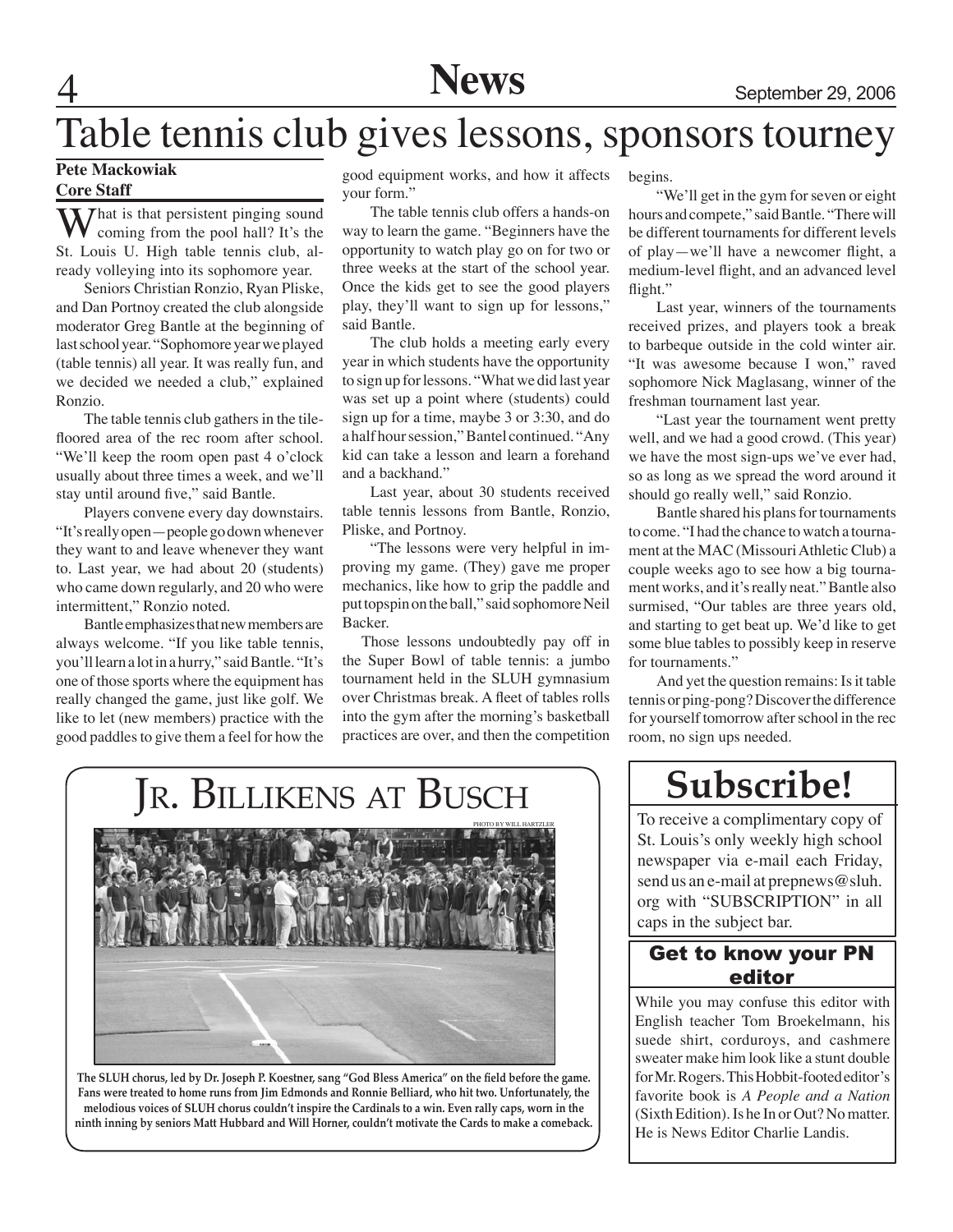# September 29, 2006 **Sports**

#### **Ray Kreienkamp Reporter**

Although the St. Louis U. High swim-<br>ming and diving team swam to a 102-80 victory in their midseason meet against Parkway West on Tuesday, it was by no means the most surprising, or, the most important, part of the meet. When the Jr. Bills entered Forest Park Community College that afternoon, they had no idea how many unanticipated results this meet would yield. Expecting an ordinary, midseason meet, the Jr. Bills were hit with an important and surprising series of unheard-of events that would leave them confident and determined as they emerged from the pool afterwards.

As the midseason meet unraveled down at Forest Park Community College on Tuesday, the meet was going exceptionally well. The medley relay team of sophomore Trent Going (back), Jake Roeckle (fly), sophomore Pat Nugent (breast), and junior Tim Dale (free) captured a state time of 1:48.14 in the first event of the meet. The Jr. Bills posted

## wimming wins midseason meet Although the divers had been an impor-

a strong showing in the ensuing events, winning the 200m IM and 50m free. When diving began, the Jr. Bills were satisfied with their swims, having built a strong lead.

Nothing would define the meet more

than the diving. As diving progressed, many in the crowd began checking their eyes, trying to convince themselves that it really was Ryan Berger and Mick Dell'Orco tearing up the competition and assuming the form of state-like divers. In the short span of the six dives,



**Jim Heafner dives into the pool to begin his race.**

different.

But for some reason, something clicked for the divers on Tuesday, and seemingly **see AQUA, 8**

tant part of the team for the entire season, they had admittedly been battered by lack of depth and injury. Dell'Orco had been diving injured, just trying to earn points for the

> team. Berger, on the other hand, had been forced to step up alone in monumental situations to carry the team through the diving competitions. So, when the duo stepped up onto the board on Tuesday, their fellow teammates and the crowd were not expecting any

## Undefeated soccer moves to No. 2 in nation

the pair reinstated themselves as two of the better divers around and erased not only their personal bests, but also ended their sophomore slump with their relentless efforts.

#### **Kevin Gier Reporter**

This year's Jr. Billiken soccer team has  $\perp$  risen to the lofty heights of No. 2 in the nation after beating CBC, Duchesne and, most importantly, Chaminade over the past week.

After being delayed by roughly 45 minutes and moved to the rock-hard astroturf at Soccer Park after last Friday's storms, SLUH faced off against a CBC side whom it had already beaten 3-0 earlier in the year at CBC and against starting Cadet goalkeeper Andrew Duncan, who is out for the year following an injury against Chaminade.

In the first game back for junior David Ziegler following his ugly injury at Howell North, the OldTraffordBills established their attacking presence early, scoring a goal in the 23rd minute when Brett Simek sent the ball in for junior center-forward Jack Twellman.

Minutes later, junior Tom Meyer almost doubled the lead off of a corner kick that went high. Possibly because the already short turf was made even slicker by the rain, balls routinely went long and more than a few players slipped on the surface.

After surviving a late scare in which junior Zane Reifsteck spilled the ball off a long shot from a CBC midfielder, SLUH advanced to the next night's final against the No. 1 team in the area, the Chaminade Red Devils.

Commenting on the match, head coach Charlie Martel said, "CBC was pretty much the same as they were before … all week we knew we were going to win this one."

Before an atmosphere and crowd that would befit the state championship game that this match had implications for, the Virtuconbills took the field against the Chaminade Red Devils on Saturday night. Expectations and emotions were high as SLUH and CCP traded chances early, with SLUH looking a little tired following the late game the night before. However, barely ten minutes in junior, Chris Haffner appeared to have a sure goal, but it was disallowed for a purported handball.

The Jr. Bills showed no worries, as nine minutes later senior captain Andy Weis sent a chance that just bounced in, sending a huge crowd crazy and putting the Lokobills up 1-0.

Afterwards, the passion of the night spilled over onto the pitch, as two SLUH players and Coach Martel each saw yellow for various offenses, forcing Martel to sit out the next game due to team disciplinary rules. *PN* Man of the Match Reifsteck proved to be safe hands, ably stopping Mike Roach and the much-feared CCP strikeforce.

**see CCP, 11** After the halftime break, SLUH moved men back to counter CCP's repeated attacks. However, the Devils managed to push forward enough to cause Reifsteck to make 13 of his 16 saves on the night in the second period. Eight minutes from time, CCP handled the ball in the penalty area, and Meyer was called on to take the kick from the penalty mark. He missed high, causing the Chaminade fans to give him a standing ovation and SLUH to just press on further.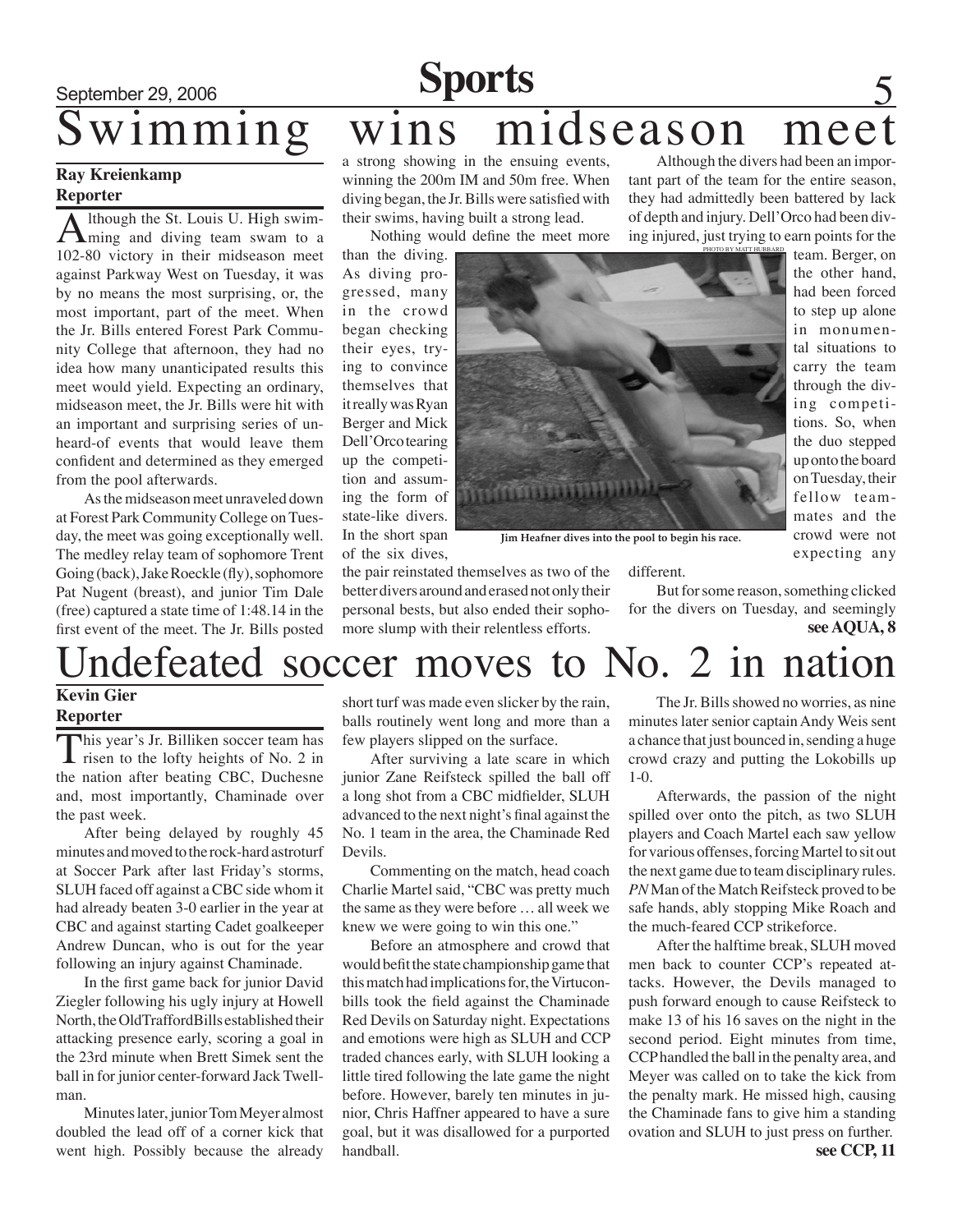**Sports** September 29, 2006

## Backup XC takes third in Hancock Inv.

#### **Matt Lawder**

#### **Reporter**

After several volleys of lightning<br>brightened the granite sky and rain began to dampen Jefferson Barracks Park on Saturday morning, meet officials for the Hancock Invitational called off the meet.

The course conditions began to worsen as runners warming up began to dig deeper into the growing mud with every step. It only seemed logical, considering the forecast of continued thunderstorms, to postpone the meet until Monday.

So that's what the officials did, much to the chagrin of many teams that had made long trips and wouldn't be able to return Monday—such as Emporia, who journeyed all the way from Kansas only to be sent back home without racing. Of course, within a half-hour of canceling the meet, the skies cleared up and the day turned beautiful.

St. Louis U. High then began focusing on how best to run on Monday. The coaches decided that it was best not to run the top varsity or JV competitors. It had already been decided before Saturday that most of the varsity would not be running, but several prominent JV runners were going to get some rest as well. SLUH still managed to run to third place.

Junior Chris Murphy led the Jr. Bills early Monday as the pack held back in the first mile, waiting until the second mile to move up. Unfortunately, Murphy had stomach problems and had to pull out of the race. Sam Emery stepped up and led the charge of Jr. Bills through the field. Emery finished as SLUH's top runner in tenth place (18:24).

"We started the race nice and easy, staying together in a pack," Emery recalled after the race. "We got out slow, but it felt good. Then (junior) Matt McBride and I pulled away from the pack after the first mile. McBride took the lead for a while, but I caught him before the two mile and really started pushing from there. It was a painful

finish, but I was happy with my race."

McBride took 15th place overall (18:43) and third place for SLUH, getting outkicked by rising freshman Tyler Jennings. Jennings had a great last mile to catch up to McBride and finish second for SLUH in 14th place overall (18:42).

Sophomore Matt Kliethermes and freshmen Tony Minnick and Zach Thomas rounded out the varsity field running together and finishing in 16th (18:57), 17th (18:58), and 18th (18:59), respectively.

SLUH scored 72 points and was barely bested by Chaminade, who had 65 points.

SLUH will be reinstating its full squad this weekend in Lawrence, Kan., at Rim Rock Farm. The meet is one of the largest in the Midwest and will hopefully show SLUH their potential for the state meet. If you wake up early Saturday morning with nothing to do or have a craving to drive through the exciting plains of Kansas, take I-70 West for about five and a half hours to Lawrence and watch SLUH run against a national caliber field.

## ootball wins despite rain

and then hit junior receiver Eric Devlin deep

**Drew Burkemper Reporter**

> ast Friday, the St. Louis U. High football team beat Ft. Zumwalt West 21- 14.

> The start of the game was delayed because of lightning just before kickoff. This canceled the Running of the Bills, much to the dismay of many freshmen and senior advisors. When the game finally started one hour and 45 minutes later, the devoted Jr. Bill fans quickly became dismayed at what they saw.

> Zumwalt West's fourth play from scrimmage was a 60-yard pass-and-run down the right sideline for a touchdown. West's third drive covered 86 yards and ended with a 1-yard run by the quarterback with 19.9 seconds left in the first quarter, the last time West would score.

> "We were angry," said junior defensive lineman Matt Rice. "A couple of guys blew up, but then we settled down and guys did their jobs. Every (West) possession after that, we knew we were going to stop them."

> "Our defense was keeping us in the game (in the first half)," said quarterback

Mike Quinlan. "(The offense) knew that if we executed the plays we were trying to run, we would score."

The Footbills' offense finally did score late in the second quarter. Junior running

back Drew Blackmon scored on a 10-yard run, which featured a sick spin to break free of would-be tacklers, with 2:04 left in the first half.

The Pigskinbills went into the locker room at half down 14-7. They had been out-gained 248-133 in yards from scrimmage but showed signs of life near the end of the half.

"I have a great coaching staff," said head coach Gary Kornfeld, "We made some adjustments at halftime on offense and defense to adapt to what (West) was doing."

The third quarter began with neither team advancing the ball very far on offensive



**Ronnie Wingo jumps over a Fort Zumwalt player.**

their own 23-yard line, Zumwalt West's punt was partially blocked. SLUH recovered and scored on the second play of the resulting possession on a 12-yard run from sophomore Ronnie Wingo.

#### possessions. Midway through the quarter, however, the Slowandsteadybills used a trick play to tie the score. Quinlan took the snap and threw to Geno McNeil in the left flat,

down the left side for a 74-yard touchdown pass.

With the score tied 14-14, the U. High defense and special teams took over the game. West did not threaten to score the rest of the third quarter, and the Jr. Bills' tough play earned them a break midway through the fourth quarter. On fourth down from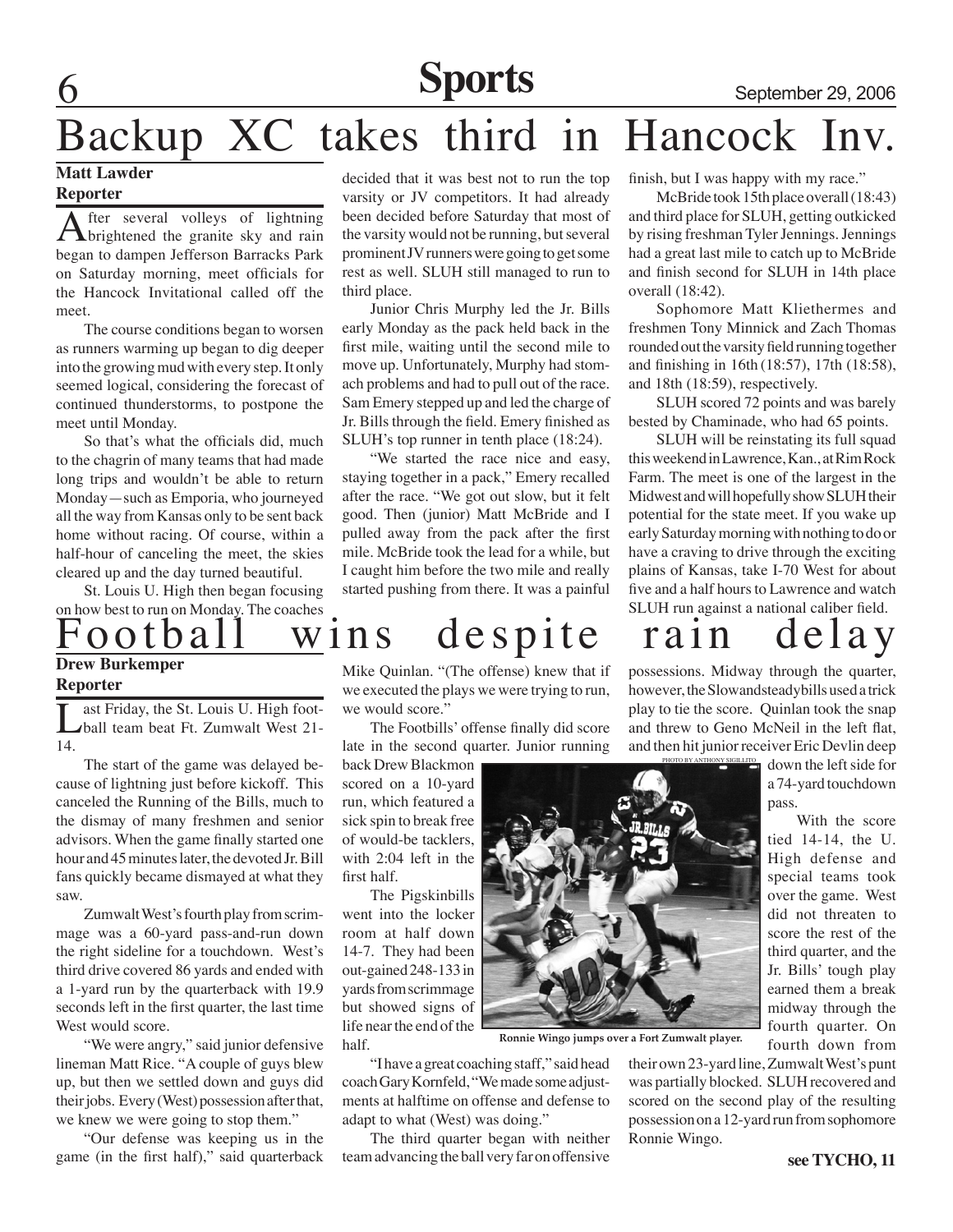## September 29, 2006 **Sports**

## B football, 2-2 B soccer, 7-1 **Jeremy Schwob** Underclassmen Sports

#### **Brian Kinealy Reporter**

The St. Louis U. High B football team has compiled a 2-2 re-<br>cord, defeating Parkway South 13-12 and Althoff 21-7. The team suffered a hard-fought 7-6 loss to Chaminade and a 14-0 loss last Monday to Ft. Zumwalt West.

"There's a lot to improve on, but this team certainly has the capability to succeed," said head coach Dave Barton.

Although the offense hasn't clicked all the time, the defense "has played pretty darn well" according to Barton, only allowing an average of 10 points per game. The resilient defense is led by defensive end and captain Joe Schulte.

"I think we've gotten off to a shaky start," said Schulte. "But we can still pull off a successful season if we change our attitude."

The '09 Footbills have contributed three players to this year's varsity team: sophomores Ronnie Wingo (running back), Morgan Cole (linebacker), and John Swanston (quarterback), who is playing for both B team and varsity.

To fill the gaping hole left by Wingo, running back and captain Nikko Sansone has emerged as a leader on the offense, as he did last year on C team. Sansone's hard running and determination have proved that he is more than capable of doing the job.

Of the season Sansone said, "So far we're (playing) pretty

#### The St. Louis U. High B soccer team is off to a fast start this

**Reporter**

season with a record of 7-1. The only loss of the season so far was to CBC on Sept. 7. This

loss occurred at the Chaminade Tournament, where SLUH finished second.

Despite the team's fast start, head coach Bob O'Connell said, "We've had trouble scoring goals." He feels that the most important thing for the team to continue to have success is "to get better every day."

Sophomores Tim Milford and John Merlo, along with the three freshmen Bryson Duvall, Dominic Hewitt, and Joe Bettger, are players who have performed well.

Milford says the key to success is "to continue to work hard at practice and work together as a unit, puttin' the biscuit in the basket." Milford added, "Like an ant in a colony, we must pitch in together to survive in this competitive league called the MCC."

O'Connell's hopes for the rest of the season are "to continue to get better as a team, and put the players in the best position to make varsity in the upcoming year."

Important games coming up for the Jr. Bills are against Chaminade on Oct. 6, vs. CBC on Oct.18, and the end of the season CBC **see BFB, 8** B-team tournament.

## **Luke Chellis**

#### **Reporter**

The St. Louis U. High C football team<br>has had a somewhat limited following as far as the entire school. But everyone from the coaches and the players to the fans and managers is devoted, down to the last stand.

Head coach Tom Wilson said he was very pleased with the way the team has been performing. They are a promising 4-0 so far this season.

The starting defense, led by middle linebackers Andrew Mackin and Collum Magee, has only allowed 18 points. The team has only permitted 42 points, compared with the 130 points scored offensively. So far, starting quarterback Michael Riddering has six touchdown passes and three interceptions. Starting running back Griffin Lowry has over 500 rushing yards.

Although the beginning of the season was encouraging, there seems to be a growing feeling of discomfort about the next few games. The next big games for SLUH are

**Dan Zdrodowski Reporter**

The St. Louis U. High junior varsity<br>soccer team started the year by dominating the JV sports scene. Head coach Tom Zinselmeyer attributes the team's success to "great defense and our senior leadership." This leadership bursts into view through the JV Shoot'em in' Bills' outstanding record of 5-1 with the promise of more spicy hot matches.

 The most impressive highlight of the season so far is the team's performance in the CBC tournament last week. In the three game tournament the Jr. Bills managed to keep their opponents scoreless. Not only did SLUH crush both the St. John Vianney Golden Griffins, 3-0, and the CBC Cadets, 1-0, but they also decimated rival DeSmet, 1-0.

According to team captain Pat Schmidt, "We slapped the CBC tournament at CBC. (We) didn't let up."

 The mildly intense rivalry between the JV Rooneybills and DeSmet arose early in **see CFB, 8 see JVS, 12 see CS, 12**

 $C$  football, 4-0 JV soccer, 5-1 C soccer, 4-0-1 **Christian Geoghegan**

**Reporter**

The C soccer team has lived up to its<br>high expectations so far this season with a 4-0-1 record.

"I think we have a really good team," said freshman Bill Franey. "We have high expectations."

Those expectations were not met at the start of the season when they tied Edwardsville, 0-0, but they improved two days later with a 4-0 thrashing of fellow MCC member Vianney.

The C team continued to succeed with a shutout of both Duchesne, 3-0, and St. Dominic, 5-0. They would have had a chance to improve their record against Granite City last Friday, but it was cancelled.

"We're really off to a good start," said forward Grant Welge, "and we need to continue (playing) like we are in order to succeed."

They continued their success Thursday against a very good CBC team, beating them by a score of 1-0.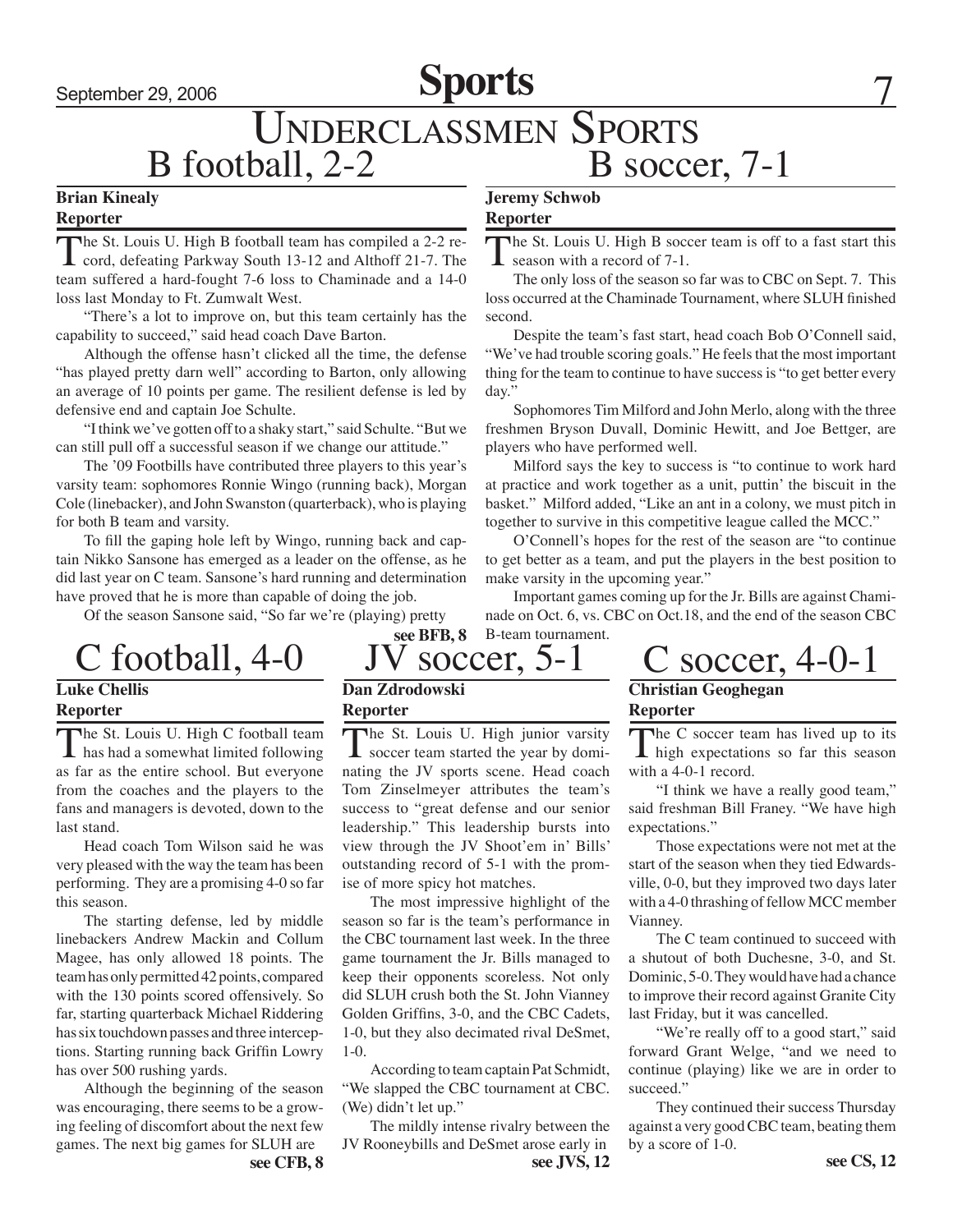# AQUA

#### (from 5)

of nowhere, the divers ascended to a form unmatched since last year's quartet of divers. Dell'Orco, who finally had regained most of the strength from his ankle injury, dove to a final score of 209.85 on Tuesday, just .15 under the score needed to qualify for state. And if this amazing score wasn't enough, his improvement was. Just one week earlier, in the meet against Parkway North, Dell'Orco dove a 167.50. For Dell'Orco, this was a change of over 40 points, unheard of for a diver.

"I think Mick now is confident that his ankle has healed, so he is starting to realize that he is getting his dives in order for State. He knows he has a goal to achieve and so now he is putting forth more confidence and strong effort," remarked diving coach Brendan LeBrun.

Many would have taken Dell'Orco's improvements as enough for one meet, but it would not just be Dell'Orco. Ryan Berger had the best meet of his life, scoring 166.0, smashing his personal best by nearly 20 points.

"Ryan is coming into his own. He is starting to live up to his potential. He always has had great mechanics and great form, but now he is putting some confidence and strength behind it, and it is making him look much better off the board," remarked a smiling LeBrun.

Joel Berger commented, "The divers have really been an important part of our team, helping us with the Marquette Relays among other things, and to see them go out there and dive as well as they did was great to see."

Long added, "Seeing Mick and Ryan Berger healthier and stronger was really positive. Having those guys step up was really exciting."

Jim Heafner remarked, "Whether they

#### BFB

(from 7)

physically. We're an excellent team, we just need to cut down on the mental mistakes."

The B team goes on the road to Francis Howell Central on Monday Oct. 2. Then on Thursday, Oct. 5, the Bartonbills will travel west to DeSmet to avenge one of the two losses the team suffered last season.

qualify this year for State or not, it is great to see them improving, especially since they are both sophomores. To see guys improving that can help our team not only this year, but also in the future, is encouraging."

After its top diving performance of the year, the Jr. Bill team went out and solidified the victory with good swims and numerous first place finishes. For the Jr. Bills, the most energizing aspect of their swims was their personal improvement in dropping times. Long was enthused by the Jr. Bills' improvement in the pool.

"You have guys dropping time, a second here, two seconds there, like Ray Kreienkamp, who dropped nearly a second on the 50 free and (freshman) Daniel Pike who dropped two seconds on the 100 backstroke," commented Long.

He also pointed out the improvement of swimmers zeroing in on state, specifically Tim Dale.

"Tim swam well today, dropping more time and getting closer to qualifying in the 50 free," said Long.

Although dropping time would seem like something that would be expected at this point, it is not something that is usually prominent at this time of year. Towards the middle of the season, many swimmers add to their time because of fatigue, but then drop time at the end of the season. But with numerous swimmers dropping time in the middle of the year, the Jr. Bills are excited about the prospects for the end of the year.

"It is a good sign to see all of these guys dropping time. I think it shows that we are really working hard and have good things ahead," remarked sophomore Michael O'Neill.

Long felt that this improvement was the result of the stroke work "which is really

#### CFB

against CBC, Vianney, and DeSmet. (from 7)

Freshman Griffin Lowry said, "We're coming up on a tough stretch of games. I hope we go undefeated, but right now we just have to look at it one game at a time."

Riddering added, "We're playing how we should against all the smaller schools, but we haven't faced all the big game schools. We've only played one MCC game."

Wilson said, "If we work hard and show a lot of enthusiasm, we will continue our paying off."

The Jr. Bills continued their week with this same stroke work. Although the meet was a promising sign for the Jr. Bills, the team did not ease up in practice, recognizing that another important stepping stone lay just ahead. The team will clash against MCC rivals at the DeSmet Invitational this Saturday. This meet is significant not only because it gives the Jr. Bills a chance to see some of their MCC rivals, but also because the meet is held at the St. Peter's Rec-Plex, the site of the State championship.

"The atmosphere there is a little bit different, and it is nice to swim there because it gives us a good preview of what swimming there at state will be like," commented Paul Merrill.

Besides the increased crowd capacity, one of the key components of the atmosphere is the quickness of the pool.

Assistant coach John Penilla pointed out, "I think it will be a good chance to go to a pool that has been historically fast and give us a chance to get some good times and to qualify some of those guys right on the cusp of qualifying that maybe might not be able to qualify in a slower pool like (Forest Park Community College)."

After three days of working on their strokes, the Jr. Bills will be ready to compete against MCC rivals this weekend. When Long finalized his lineup for the meet on Wednesday, he had compiled his fastest group of swimmers so far this year.

"I think it will be a good challenge for us, and we all are looking forward to swimming against these teams," remarked Joel Berger.

Come cheer on the Jr. Bills tomorrow at the St. Peter's Rec-Plex at the DeSmet Invitational. Swimming will begin at 3 p.m. and be followed by the diving at 5:30 p.m.

success and have a good second half of the season." He said he is looking forward to the remainder of the season.

He says that there is always room to improve. The next three games are a D game at CBC on Friday, Sept. 29 at 4:30, a game at Francis Howell Central on Monday, Oct. 2 at 4:30, and a game on Thursday, Oct. 5 at DeSmet at 6:00. The game against DeSmet is the biggest game of the season. All of the freshmen and whoever else should come and cheer. The team needs you.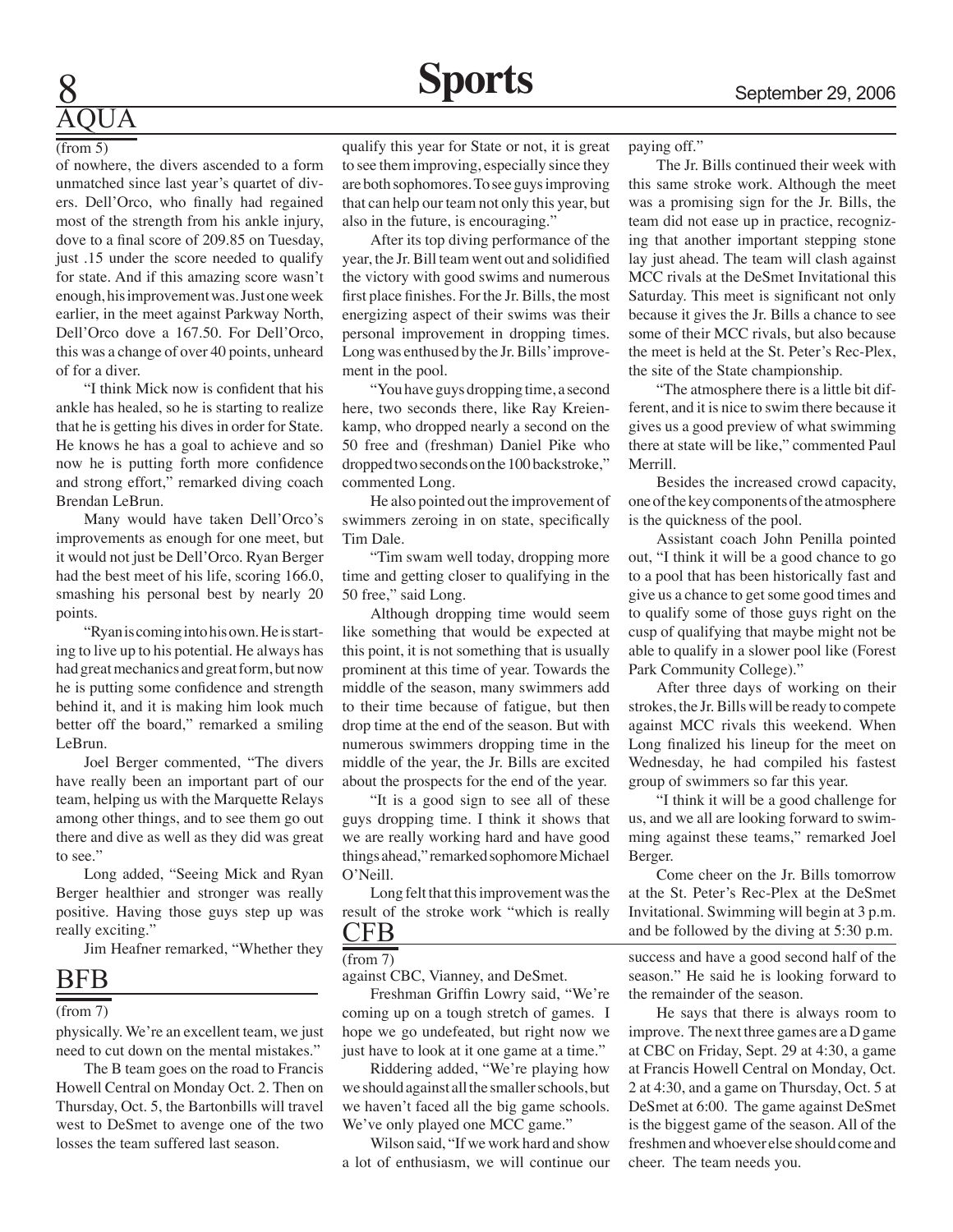## FROSH

the rock-paper-scissors tournament. Despite occasional rainfall, homeroom M105 triumphed in the bashball final in the on the turf in the football stadium. Meanwhile, Andrew Ostapowicz won the pool tournament in the rec room. Emmet Cookson seized the championship belt for the rock-paper-scissors tournament, witnessed by a mob of freshmen and senior advisors who circled and slowly constricted the participants into a tiny arena as the contest wore on.

After the activities were finished, the freshmen lined up for a barbeque dinner before the varsity football game against Ft. Zumwalt West. Despite the disorder of the afternoon, the senior advisors managed to keep the meal organized, and began with a prayer before serving hot dogs, potato chips, cookies, and soda.

Unfortunately, because of the rain, the freshmen weren't allowed to paint themselves blue for the football game. Curdt didn't want to create any chaos by sending freshmen home dripping with blue paint and rainwater, as there was already going to be

### FALL FEST

 $(from 1)$ 

In the future, this event will give freshmen the chance to do the Running of the Bills twice. For this year, though, it is giving the freshmen their first chance to run after thunderstorms cancelled the traditional Freshman Fun Day running. "It's always been a tradition, and we didn't get to be a part of that tradition," explained freshman Luke Chellis, who is looking forward to the event.

For students like sophomores Jacob Maret and Matt Hohenberger, an all-school Running of the Bills will allow them to experience the fun they weren't able to have freshman year.

Hohenberger didn't get to go to his Freshman Fun Day because of a water polo game. He remarked, "This is a good opportunity for everybody who played a (fall) sport and didn't get to participate in (the running) or get a second chance."

Maret transferred to SLUH from Priory this year, so he didn't get the experience as a freshman either: "I think it's a pretty cool thing, and I think it's going to be crazy, especially since we're playing DeSmet."

enough of a mess.

"The freshmen and senior advisors were very disappointed," Curdt said, "but the rain justified the decision: it had been raining all afternoon, it was raining at the time, and it continued to rain even harder as it got later. It's a good thing no one pays any attention to FEMA-certified third rate storm spotter Mark J. Zinn, because he was trying to convince me that the forecast was going to be fine the entire afternoon."

The game was delayed until well after 9:00 p.m. because of lightning. Many freshmen had left by this time, and the Running was rescheduled to next Friday's games vs. DeSmet.

Despite this minor setback, the freshmen and senior advisors made the most of their time and resources and many of them used blue markers to design their faces, and they still managed to have the Running of the Bills—sort of. Even without the paint, the Running proved to be the highlight of many of the freshmen's experience.

"The whole day was really fun," fresh-

Maret added that he's "very much" looking forward to being painted blue.

Although the majority of students seem enthusiastic about the idea, a few were a little leery of a Running of the Bills for everyone. "The Running of the Bills is a freshman tradition, and it lessens the specialness of it if everyone does it every year," commented sophomore Andrew Fowler.

Fellow sophomore Charles Gerber added, "What's the point of the freshmen having one then? I don't think it should be all-school."

In response to the negative opinions, Chellis said, "I think that there's a certain aspect to that, that it is changing tradition. I'm not so sure if it's taking away from it, though."

"I see where students are coming from on that, but I think that a lot of kids had a great time their Freshman Fun Day, and they would like to do it again," explained Merrill. "They can relive their Freshman Fun Day. With this hopefully a lot of people will come to the game and be really excited and come to more games."

(from 2)<br>the rock-paper-scissors tournament. De- enough of a mess. The man soccer player Bryson Duvall explained, "but running into the stadium in the rain was awesome."

> "It stunk that it was raining, but (the Running of the Bills) was still really fun. It's really neat that we'll get to actually paint ourselves at the game against DeSmet, though," freshman football player Pat Donovan said.

> The rain didn't dampen the enthusiasm of the fans for the first half of the game. As Andrew Evens recalled, "It was exciting to hear everyone was into the game and constantly cheering. … I had a good time." While many of the fans left at halftime, the enthusiasm and excitement of the freshmen displayed their school spirit.

> In the end, about 80 percent of the freshmen class showed up for the after school events and charged into the stadium for the football game. The freshmen coaches tried to have brief practices so that the students could attend this class-bonding experience.



**News Editors:** Charlie "my second semester grades" Landis, Jim "Nixon Administration" Santel

**Sports Editor:** Scott "1996 Cardinals" Mueller

**Features Editors:** Andrew "house of cards" Mueth, Sean "London Bridge" Kickham

**Photos Editor:** Matt "souffle" Hubbard

**Core Staff:** Kevin "Atlantis" Casey, Dan "Marco Materazzi" Everson, Jerry "Spice Girls" Lakin, Pete "Jenga tower" Mackowiak, Christian "Hyatt Regency catwalks" Ronzio

**Advisor:** Mr. Frank "Easter Island" Kovarik

**Moderator:** Mr. Steve "2006 Cardinals" Missey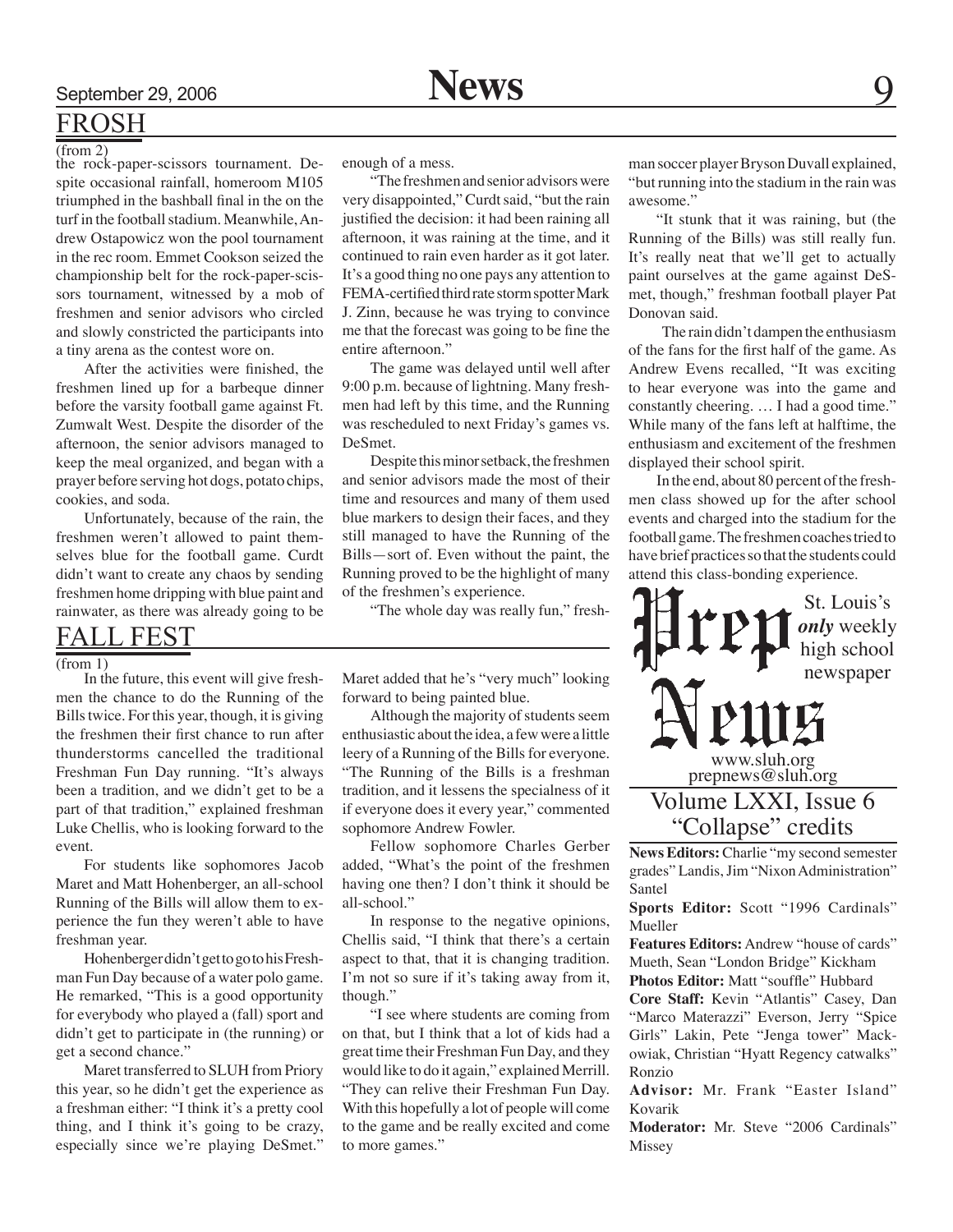## 10 **News** September 29, 2006 **INGSWORTH**

cancelled. His mother Donna did say that Ryan would try to go to school for a full day next week, but since his treatment schedule is still unknown, Hollingsworth's school attendance will also be left in limbo.

Hollingsworth said of his return, "I was a little drowsy, ... (but by Tuesday) I was fine." Secretary Marla Mauer had suggested

to Ryan that he come to school in the morning instead of the afternoon.

Hollingsworth attended his theology and painting classes in the morning and then slept in Director of Diversity Robert Evans's office during activity period. He then went to poetry class and left after his fourth period study hall.

Hollingsworth said that his experience back at school has not overwhelmed him, but his return has been stressful at times from added attention from students and the general pace of school. "I know school is pretty fast-paced but today I did a lot better. ... I haven't been in this environment for a

## K12

 $(\text{from } 2)$ 

ministration & Technology Service, said of the teacher's opinions, "I think (the opinions) were mixed last year until they really got to learn it. This year I've had many more positive comments from teachers who didn't realize that it wasn't as hard as they thought (to use K12)."

The teachers' opinions are somewhat varied, though, because they have a choice of how much of their grades they put on K12. They are required to post their students' overall grades once every two weeks (most recently on Sept. 22) but some choose to use it as a grade book, updating it regularly to show students each grade they've received and their newly calculated averages.

Becvar says that around 60 to 70 percent of teachers are using the site as their grade book.

Parents have perhaps been the most affected by the change, as they now have constant access to their children's grades.

"As a dad I really like it," said Chuck Hussung, English teacher and father of two SLUH students. "When grades turn out well,

while," Hollingsworth said on Tuesday.

Hollingsworth said that his load of schoolwork has not been very hard and that his teachers have been lenient in homework assignments. He did express concern, however, at the amount of school that he has

"Some administrators told me not to worry about school," said Hollingsworth

of his school workload. He also expressed concern that he would fall even more behind over the next six weeks with a more demanding treatment schedule for his tumor.

 Assistant Principal for Academics Mark Michalski commented on Hollingsworth's academic situation with his Hollingsworth at school yesterday. prolonged absences, saying,

"We try to be as flexible as we can ... with students in situations like this."

Michalski said that Hollingsworth's academics would be dealt with on more of a class-by-class basis. "(The administration will) work directly with his teachers and his counselor ... to meet his academic needs," Michalski said.

it's wonderful, and when they're not, you're glad to know it."

"I probably use it too much," said parent Sue David. "I really like it."

Like students, some parents haven't checked K12.

One parent said, "I keep thinking I need to (check K12) … I just have never gotten around to it."

Becvar said, "Parents have been very pleased that they get a chance to see regular updates of the grades as opposed to having to wait strictly for the quarter grading period."

Some teachers expressed concern over the immediacy with which parents can access their sons' grades.

English teacher Patricia Coldren noted that, occasionally, "the overly zealous parent just wants to respond immediately to every little detail."

Although much of the process has run smoothly for teachers, there have been certain problems with switching to K12.

English teacher Barbara Osburg said of K12, "If you have bonus ... then (the scores

Hollingsworth's poetry teacher Terry Quinn has given Ryan a light load of homework this week, but he stressed that in a situation like Hollingsworths's homework and grades "go to the bottom of the list." Quinn also said that he will "make sure (Ryan) can learn as much as he can under these circumstances."

Quinn will meet individually with Hollingsworth to determine the future workload for his poetry class.

Michalski noted, "We can meet the needs of a student who misses a significant portion of class. ... We deal with this type of thing ... every year." Such actions to accommodate Hollingsworth's absences could include delaying exams and dropping courses if necessary.

Michalski also noted the Jesuit education ideal of *cura personalis*–the care of the individual as the motivation behind Hollingsworth's academic treatment. "That's our goal: to respond to Ryan's needs ... as best we can," Michalski said.

Hollingsworth plans on majoring in art in college and possibly attending Columbia College in Chicago, a college specializing in art.

are) out of no points. You get five out of zero, and it bumps your grade up 5 points. (But) K12 Planet lists that as an F grade."

Osburg did note one improvement over last year's K12 set up: "Last year it didn't show your overall percentage in the course, it just showed a letter grade. They've changed that so it shows your overall percentage."

Becvar said, "The main difficulty (for teachers) is getting used to passwords, getting used to the new computers they have this year, (and) just being able to set their class up for the first time. But I've spent ... my time working with teachers one-on-one to help them."

K12 is still a work in progress, but the problems are beginning to smooth out. Teachers are generally getting used to posting on it, and students and parents are beginning to check it regularly.

"The whole first couple weeks of school most of my time was spent working with teachers," said Becvar. "Now what I really do is help them if they have trouble exporting grades to K12."



missed.

photo by matt hubbard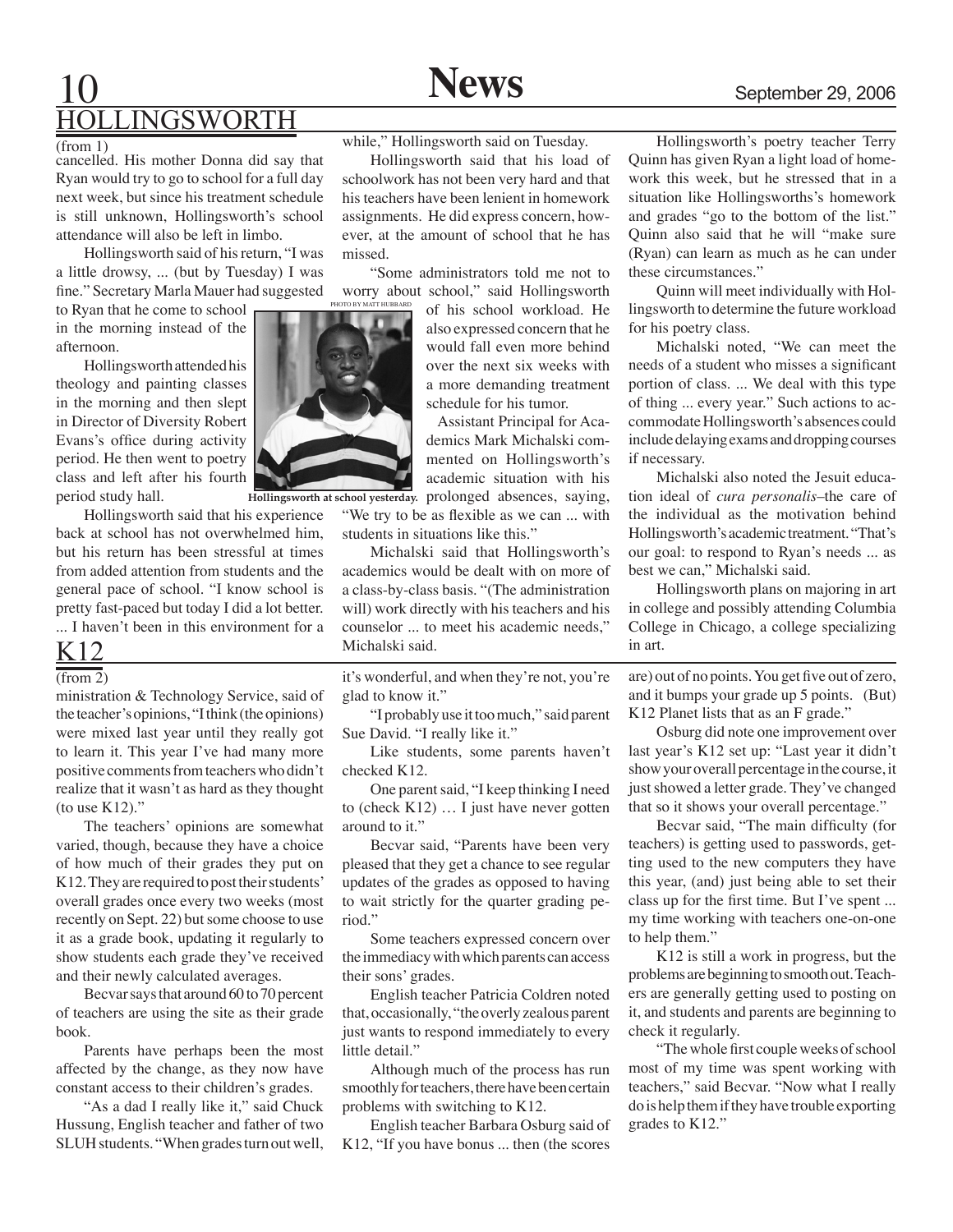

## EVERSON

#### (from 3)

getting on the retreat, would eliminate the chaotic competition to get in line at the Pastoral Office first. The lottery system does not ensure that the most-deserving 50 juniors get to go on Kairos—or better yet, the 50 juniors God would want on the retreat. However, it is more reasonable to miss out on Kairos for having not been drawn from a hat than for being later than a lot of classmates.

Pastoral Director Mr. Stewart told me that, in the process of signing up both juniors and seniors for retreats this week, he realized that he is as dissatisfied with the current retreat selection system as I am. He has since introduced to the pastoral department the lottery idea described above. The department will consider changing to this format—for not only junior Kairos, but for other retreats as well (should there be scheduling conflicts mandating that a student go on one particular retreat). Again, the lottery is not perfect. But no system is perfectly just. No process will fill each and every retreat slot with the person who belongs there. But a lottery is far preferable to the mad rush to the Pastoral Office, and I thank Mr. Stewart for recognizing the problems with the first-come, first-served process and thus considering a change to the system. Lastly, I ask whoever is involved with the decision to potentially change the sign-up process to consider the relative fairness of the first-come, first-served system and the lottery. Doing so leaves only one clear choice: the lottery.

## **TYCHO**

#### $(from 6)$

The Stonewallbills played stout defense the rest of the game. Rice sacked the quarterback twice and the secondary broke up key passes. West (3-1) was stopped on fourth down in SLUH territory on their final two possessions of the game.

"You got to hand it to (defensive coordinator Mark) Tychonievich," said Kornfeld, "He did a great job stopping (Zumwalt West's offense) in the second half."

"This win shows how good this team is when it gets focused," said Quinlan.

"(Zumwalt West) is a great ball club, and they are going to win a bunch of games. This is a great win for us," added Kornfeld. The loss dropped No. 8 Fort Zumwalt West out of the *Post-Dispatch* top 10.

Wingo finished with 121 yards and a touchdown on 29 carries. Blackmon finished with 22 yards and a touchdown on 3 carries. Quinlan had 49 yards and two interceptions on 7 of 16 passing.

The Heltmetheadbills' next game is Friday against Francis Howell Central at 7 p.m. in the SLUH stadium.

*Quote of the Week*

"There's nothing harder then putting up with a good example." — Mark Twain

## PIC OF THE WEEK



**Seniors Mark J. Zinn (top left) and Murphy Troy (top right) ride in the STUCO fire truck while being pulled through a downpour last Friday by fellow seniors Chris Place (far left) and Kyle McCollom (far right).**

## **CCP**

#### $(from 5)$

In added time, Haffner looped one over the Chaminade goalie, which produced the end result of 2-0 and the No. 1 ranking in the city.

Of the match, Martel said, "We played at a high level of intensity which we had never played before all year."

Without Meyer and Martel, SLUH went up against the Duschene Pioneers on Tuesday night and easily came away with a 3-0 victory. Haffner and Cole Grossman scored and Ziegler added his first goal since he was spiked to the back of the head. The game was somewhat unremarkable: SLUH easily manhandled its smaller opponent, who did not register a single attempt on goal, whereas SLUH was able to extract 6 shots from its 10 scoring chances.

Today features a game against Parkway South at 4 (followed by the dedication of the plaza), then two big events follow for SLUH in the next week. First is the start of MCC play against Vianney, who up until their 1-0 loss to Chaminade in the CYC Tournament semifinal had not lost since their 2-1 loss to SLUH. This game, which starts a conference campaign that Martel could only describe as war, is Saturday night at 7.

Also next week is the inaugural Jr. Billiken Classic tournament, which pits the Benficabills against traditional powers Oakville, Edwardsville and Jefferson City. Martel said that "we wanted to invite public teams just to kind of breach the gap between public and private talent."

The games between these storied programs are Tuesday, Thursday and Saturday, with the weekday games being at 5 and 7, and the Saturday slate having one match at 2 and the other under the lights at 7. The Jr. Bills play the late match on all days.



The following appeared on Friday, Sept. 29, 1995:

"It was over before most SLUH water polo players and their fans realized what had just happened. MICDS had just scored the winning goal in sudden-death double overtime in the championship game of the Conference Tournament, thus ending the Jr. Bills' phenomenal 71 game winning streak in dramatic fashion."